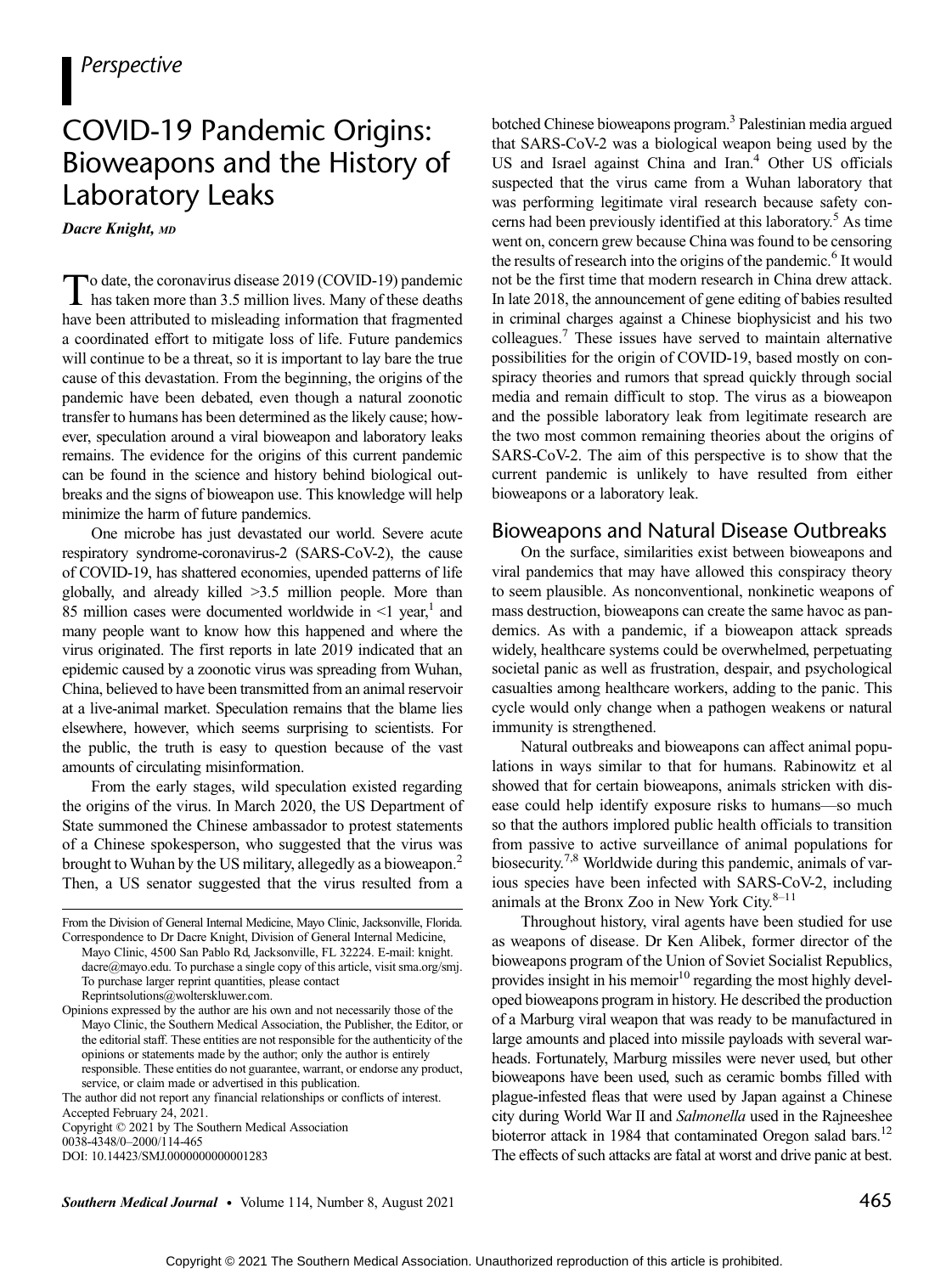Despite similarities between bioweapons and natural outbreaks of viral diseases, the bioweapon conspiracy theories are easily invalidated. Biowarfare as imagined by the public is different from biowarfare that has been deployed in real life. Casualty from a successfully deployed bioweapon has never been remotely close to the devastation caused by this pandemic, and most likely, never will. International laws have limited all known bioweapons production, and developing a weaponized form of a virus would require months of complete secrecy using gene-editing technology. With advanced CRISPR-Cas systems, weapons development could be shortened to weeks, but this is virtually impossible with the current controls in place. The Biological Weapons Convention of 1972 declared the development, production, and stockpiling of bioweapons a war crime. As of August 2019, 183 countries ratified or acceded to the treaty, including China, Russia, Iran, and the United States. Some countries have expressed reservations because the Biological Weapons Convention allows for stockpiling of biological agents and toxins for "prophylactic, protective, or other peaceful purposes."13,14 For example, smallpox virus is still stored for these reasons at the Centers for Disease Control and Prevention in Atlanta, Georgia, and the Vector Institute in Russia.

Although the United States, Russia, United Kingdom, Syria, Japan, and Iraq have had bioweapon programs in the past, China and Iran have never admitted to a developed program,  $12,13,15$ although small-scale production is certainly possible. The US Department of State's 2020 Compliance Report notes, "The United States does not have sufficient information to determine whether China eliminated its assessed biological warfare program, as required under Article II of the Convention."<sup>14</sup> Still, the historical effect of bioweapons pales in comparison to the devastation of COVID-19.

Epidemiologic indicators can be used to differentiate between bioweapon attacks and natural outbreaks of disease. The clues include exceptions to geographic or seasonal distribution and unusual presentation of illness for certain populations or age groups. Influenza outbreaks during winter months in northern latitudes are not unusual, but pulmonary anthrax in populated areas of the US East Coast is alarming. COVID-19 does not fit any unnatural indicators. Coronaviruses (and all respiratory viruses) are most common in winter months, as was the case in China in late 2019. Mostly, this results from large numbers of people gathering in enclosed spaces, breathing the same air. In addition, coronaviruses are common in China and derive from animal reservoirs. For SARS-CoV-2, the virus most likely evolved from bats, a finding reported in Nature Medicine.<sup>16</sup> In western China, horseshoe bats are abundant, and consumption of wild animals—part of the region's culture—is a \$76 billion indus- $\text{try:}^{17}$  therefore, finding zoonotic diseases is not unusual, as the population interacts regularly with wildlife.

# Laboratory Leaks

The second major theory on the origin of the pandemic is that it resulted from a leak at a laboratory performing legitimate research. Considering China's lack of transparency, concerns about an accidental release of a deadly microbe are understandable, and it has happened before. In 1977, the H1N1 virus was thought to have leaked from a Chinese laboratory.<sup>18</sup> During the first outbreak of SARS in 2004, two accidental releases from a Beijing laboratory were reported to have occurred.<sup>19</sup> In 1979, anthrax spores were released accidentally from a Soviet research facility near Sverdlovsk, Russia.<sup>20</sup> These events provide some background for accidental-release theories for SARS-CoV-2. As reported in Nature Medicine, had there been genetic manipulation, it would have been done with a reverse-genetic system used for betacoronaviruses.<sup>16</sup> The study conclusively showed from genetic data, however, that SARS-CoV-2 did not derive from any previously used viral framework. The authors proposed two explanations for the origin of SARS-CoV-2: "natural selection occurred in an animal host before zoonotic transfer; and natural selection in humans occurred *after* zoonotic transfer." Either way, the results effectively eliminated the possibility of a laboratory leak with a genetically manipulated or "enhanced" virus. With an evidence-based approach, the authors described that if this virus came from a laboratory, then it would have signs of human manipulation; however, this virus does not.

#### **Conclusions**

From the beginning, the COVID-19 epidemic quickly became a pandemic. The damage still has no end in sight, but there is hope from the early successes of vaccination programs. Ironically, vaccine development received a head start from the same laboratory studying coronaviruses in Wuhan that was suspected of leaking the virus. This laboratory had already sequenced the viral genome and shared its code, thus eliminating months of standard vaccine research. $^{21}$  Ultimately, the country where the pandemic started could help to end it.<sup>22</sup> More than ever, experts—physicians, healthcare workers, and community leaders—must continue to acknowledge the threat and encourage calm until the vaccine is available to everyone. Science must guide in a manner that maintains hope and attains the shortest path to normalcy. This will permit coordinated efforts to minimize the current devastation and, in establishing where this pandemic came from, allow for the first step toward preventing such a pandemic from occurring again.

## Acknowledgment

The author expresses his sincere gratitude to Marianne Mallia, ELS, MWC, of Scientific Publications at Mayo Clinic for editing support.

## References

- 1. Johns Hopkins University Medicine. Coronavirus resource center. [https://](https://coronavirus.jhu.edu/map.html) [coronavirus.jhu.edu/map.html](https://coronavirus.jhu.edu/map.html). Accessed December 3, 2020.
- 2. Pamuk H, Brunnstrom D. U.S. summons Chinese envoy over Beijing's coronavirus comments. [https://www.reuters.com/article/us-health-coronavirus](https://www.reuters.com/article/us-health-coronavirus-china-diplomacy-idUSKBN2102XW)[china-diplomacy-idUSKBN2102XW.](https://www.reuters.com/article/us-health-coronavirus-china-diplomacy-idUSKBN2102XW) Updated March 13, 2020. Accessed December 1, 2020.

466 © 2021 The Southern Medical Association